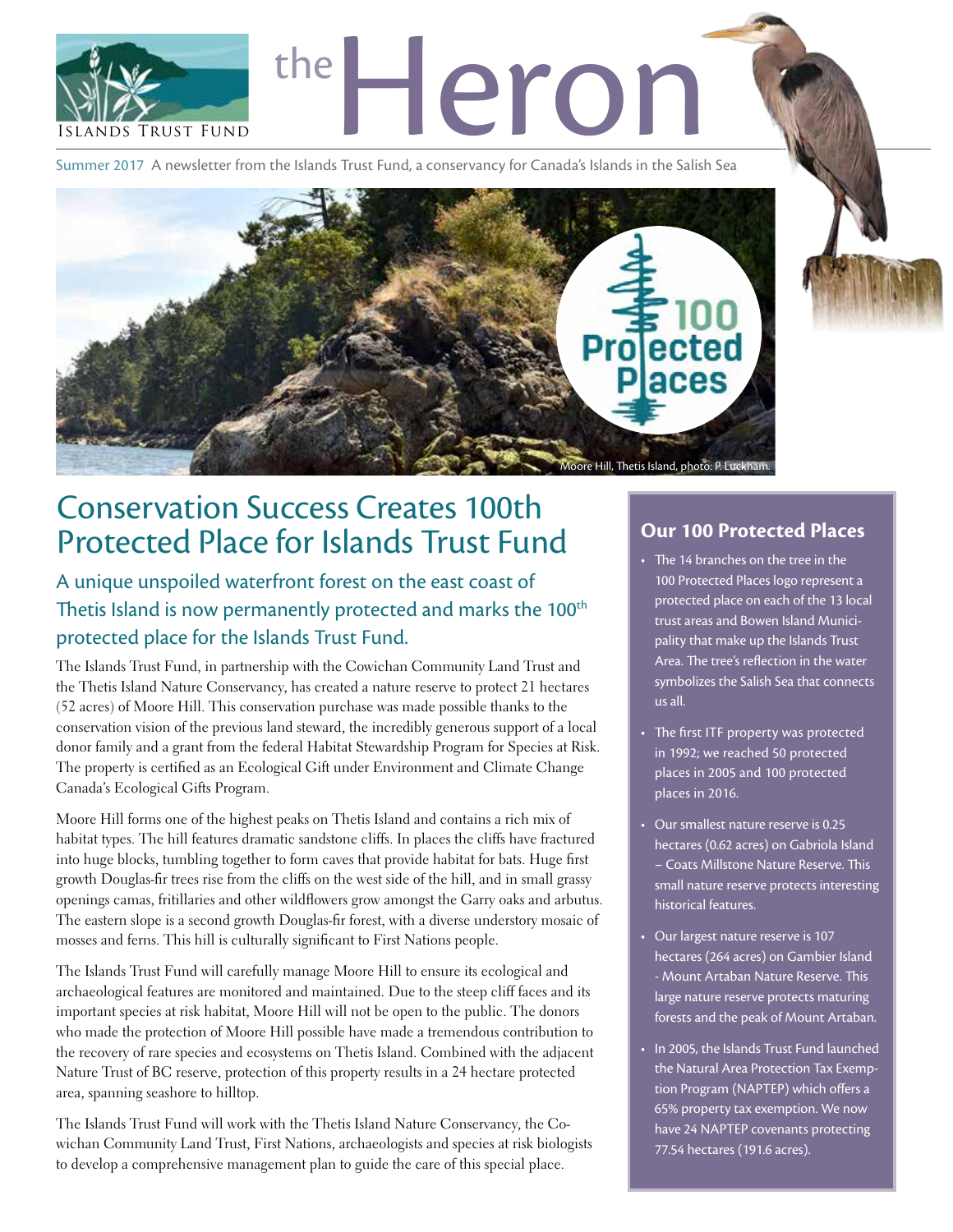

Basil Franey speaks about the ecological values of Isabella Point with Gulf Islands Driftwood reporter Elizabeth Nolan. Insert: Hydrographic marker identifying Isabella Point, photo: C. Maslovat.

# Isabella Point Covenant

### A historic and much treasured Salt Spring south-end headland is now permanently protected by a voluntary conservation covenant.

Long-time Salt Spring Island resident Basil Franey worked with the Islands Trust Fund and Salt Spring Island Conservancy to protect this beautiful coastal property of maturing mixed conifer and woodland forests with rocky open bluffs in a voluntary conservation covenant. The land includes Douglas-fir, cedar, maple and arbutus trees, and provides habitat for several species at risk, most notably the Peregrine Falcon and Band-tailed Pigeon. Scientists have also located the federally endangered Sharp-tailed Snake has nearby.

The property has a historic bronze survey marker for Isabella Point noted on Pacific marine charts and was previously the site of a one-room school house.

*"I wanted to ensure the land would not be lost to development and be protected in perpetuity," says land steward Basil Franey. "The first thing that got me triggered to the idea of land conservation was when the landowner of Beaver Point donated lands adjacent to Ruckle Provincial Park to the province for protection 15 to 20 years ago. I thought what a nice thing to do and it planted a seed in my mind that stayed for many years."* 

The scarcity of publicly owned land on the islands means that private land stewards hold the key to protecting island ecosystems. By registering a conservation covenant and having it certified as an Ecological Gift, Basil is ensuring his commitment to ecosystem protection is tied to the land, long into the future. The Islands Trust Fund is grateful to Basil for his dedication to protecting Isabella Point and looks forward to working with other islanders who might be inspired by his initiative.

### Conservation Covenants

Conservation covenants are placed permanently on the land title and require current as well as future landowners to protect the ecological features of a piece of land. The covenant holders are responsible for monitoring the covenants and ensuring that the restrictions are honoured. Contact the Islands Trust Fund to explore the possibility of a covenant on your land.

#### Protected Places in Partnership

The Islands Trust Fund and Salt Spring Island Conservancy cooperatively protect 12 special places on Salt Spring Island (approximately 109 hectares). Having more than one conservation covenant holder provides land stewards peace of mind that their gift will be protected and maintained forever.

### Eco Gifts are Protected Forever

Canada's Ecological Gifts Program provides a way for Canadians with ecologically sensitive land to protect nature and leave a legacy for future generations. The federal Ecological Gifts program conveys important income and capital gains tax benefits for qualifying covenants and land donations. Please talk to a tax advisor or visit **[www.ec.gc.ca/pde-egp/](http://www.ec.gc.ca/pde-egp/)** to learn more.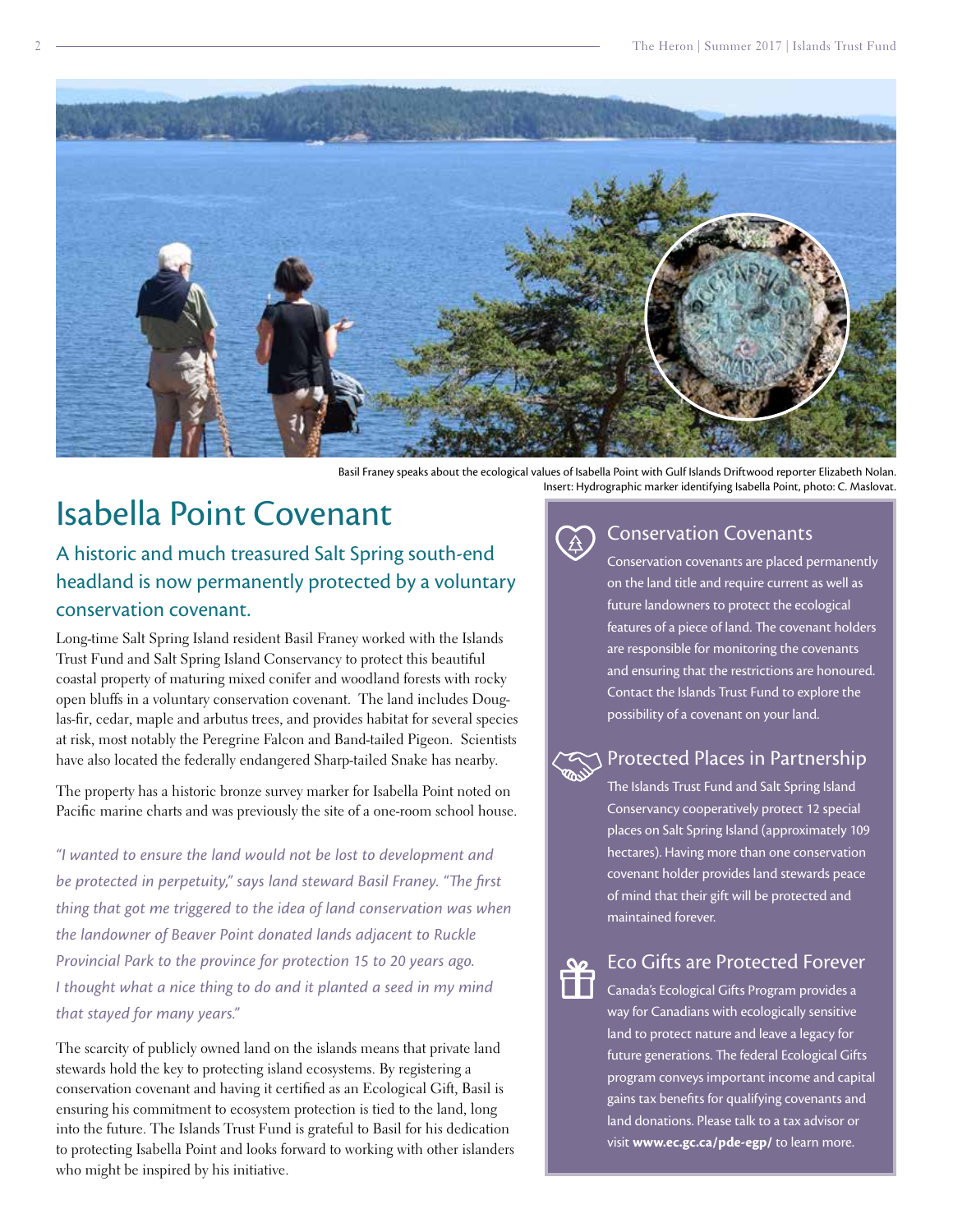

Top: Medicine Beach, North Pender Island, example of forage fish habitat, photo: D. Rippner, Pender Island Conservancy Association. Pictured left to right: Schooling adult forage fish, forage fish found at Medicine Beach shoreline survey, photo: D. Rippner, Pacific sand lance burrowed in the sand.

### Caring for Our Shorelines Assessing and Mapping Forage Fish Habitat in the Islands

Forage fish are abundant, schooling fishes and include Pacific herring, anchovies, surf smelts and Pacific sand lance. These schooling fishes are an essential component of marine ecosystems as they are eaten by bigger fish. Forage fish depend on foreshore areas for food and shelter and many forage fish species spawn on spawn on local beaches with suitable habitat.

Forage fish spawning habitat can be easily damaged by shoreline development and contamination, which is why the Islands Trust Fund, in partnership with the Islands Trust and the BC Marine Conservation and Research Society, have surveyed beaches throughout the Salish Sea to assess the current status of our islands' forage fish spawning habitat. We focused particularly on mapping and assessing habitat for two types of forage fish: surf smelt and Pacific sand lance.

Surf smelt and Pacific sand lance spawn on sand and pebble beaches. They lay tiny eggs (approximately 1mm) on the upper beach near high tide levels, only a few metres below the log line. People can inadvertently damage spawning habitat when they build breakwaters, seawalls or docks. Spawning habitat can also be negatively affected by shellfish aquaculture. Land based oil leaks, or small but chronic oil spills from boats also have a negative impact to fragile forage fish eggs. Even digging and disturbance by pets can negatively disturb forage fish eggs.

Local forage fish are an important part of the diet of coastal cutthroat trout, and provide up to 50% of the diet of Chinook salmon. Chinook salmon just happen to be the favourite food for our beloved Southern Resident killer whales. Research from the Centre for Whale Research in Washington State warns the Southern Resident killer whales are starving and on the brink of extinction. We need healthy local beaches if we are to have healthy killer whales.

By identifying shorelines where forage fish start their lives we help waterfront land stewards, governments, First Nations and conservation partners to take actions that keep beaches healthy. We've recently completed mapping of Lasqueti, Salt Spring, Valdes and Galiano Islands' shorelines:

www.IslandsTrustFund.bc.ca/ForageFish

#### Caring for Forage Fish Spawning Habitat

Does your property look out onto a gravel, pebble or sand beach? Tiny fish eggs may lie just below your feet. There are many steps you can take to make sure those eggs survive to support a healthy marine food web.

- Retain plants and trees near the shore
- Manage storm water runoff
- • Maintain and operate boats responsibly
- Develop land carefully and use soft shore alternatives

There are better alternatives: http://www.islandstrust.bc.ca/trustcouncil/projects/green-shores-for-homes/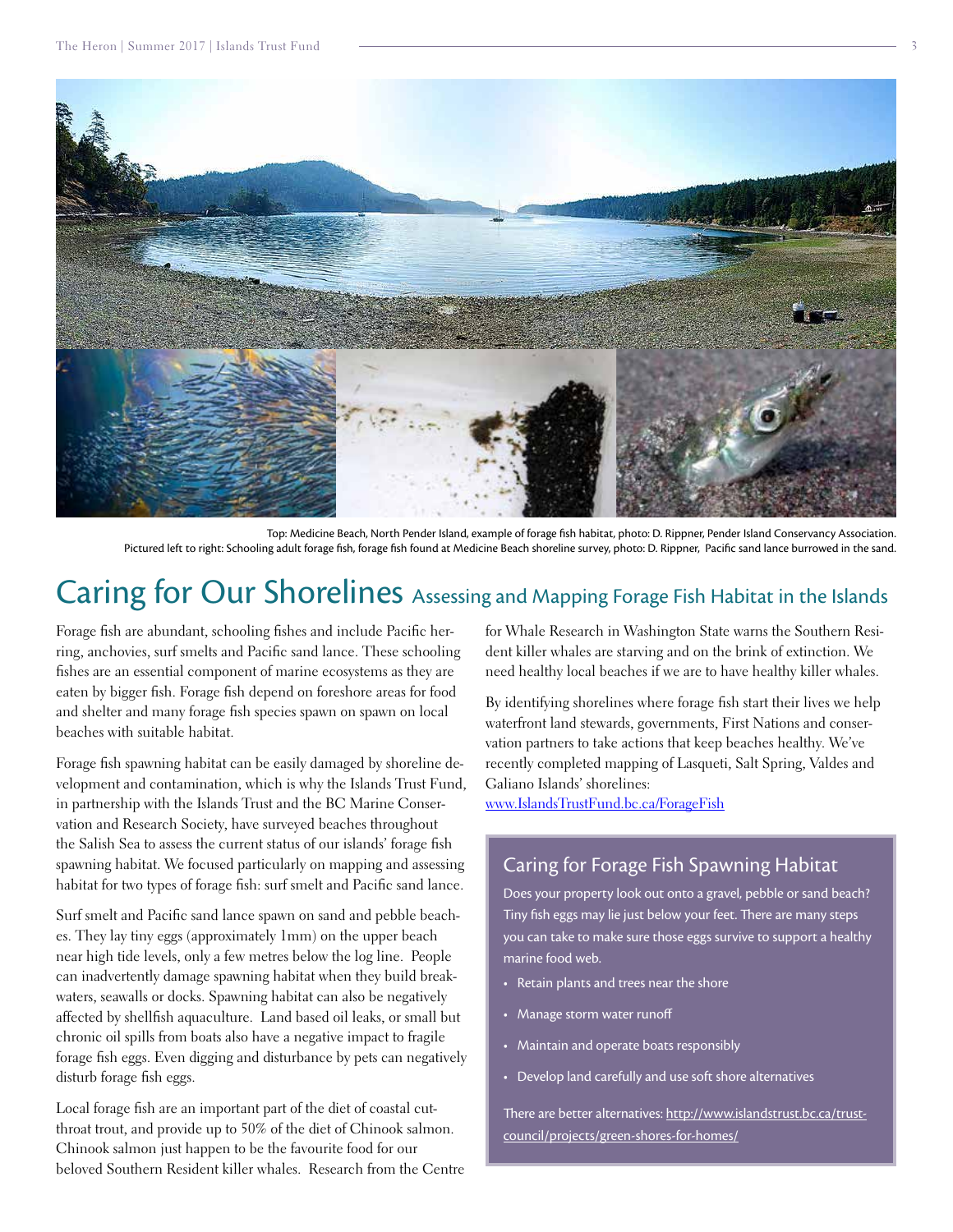



*"We are delighted to celebrate 100 protected places and the people who helped protect them. These special places are protected forever because islanders care. Each protected place and donor has their own unique story, but all are important to biodiversity on the islands".* 

> Tony Law, Chair of the Trust Fund Board.

# Celebrating 100 Protected Places

Since 1990, islanders have entrusted the Islands Trust Fund with the responsibility to protect habitat on many well-loved islands places. As a land trust the Islands Trust Fund promises the land and covenants we receive are protected forever. This year we reached an important milestone of 100 Protected Places in the Trust Area, preserving over 1,190 hectares (2,941 acres) of diverse island ecosystems for future generations<sup>1</sup>. We acknowledge with gratitude our partners, land stewards, other local land trusts and conservancies working on conservation in the islands. We recognize that our ability to preserve ecosystems is possible because the stewardship of the 37 First Nations with interests in the lands and waters in the Trust Area has left a lasting legacy of diverse ecosystems throughout the islands.

We think it is important to celebrate our progress and show that by working together we are making a difference. The Islands Trust Area is a beautiful, fragile region under ever-increasing pressures from development, habitat loss, climate change, sea level rise and invasive species. Islanders have responded to these pressures by donating their time, energy, land and money to save the places that give the islands their charm and contribute to their biological richness. Since 1990, islanders have worked with the Islands Trust Fund to voluntarily protect 958 hectares of ecologically significant land through conservation covenants (338 hectares) and land donations (620 hectares). An additional 232 hectares have been protected through requirements for development.

1 The Islands Trust Fund now has 101 Protected Places with the addition of the Isabella Point Covenant, see page 2.



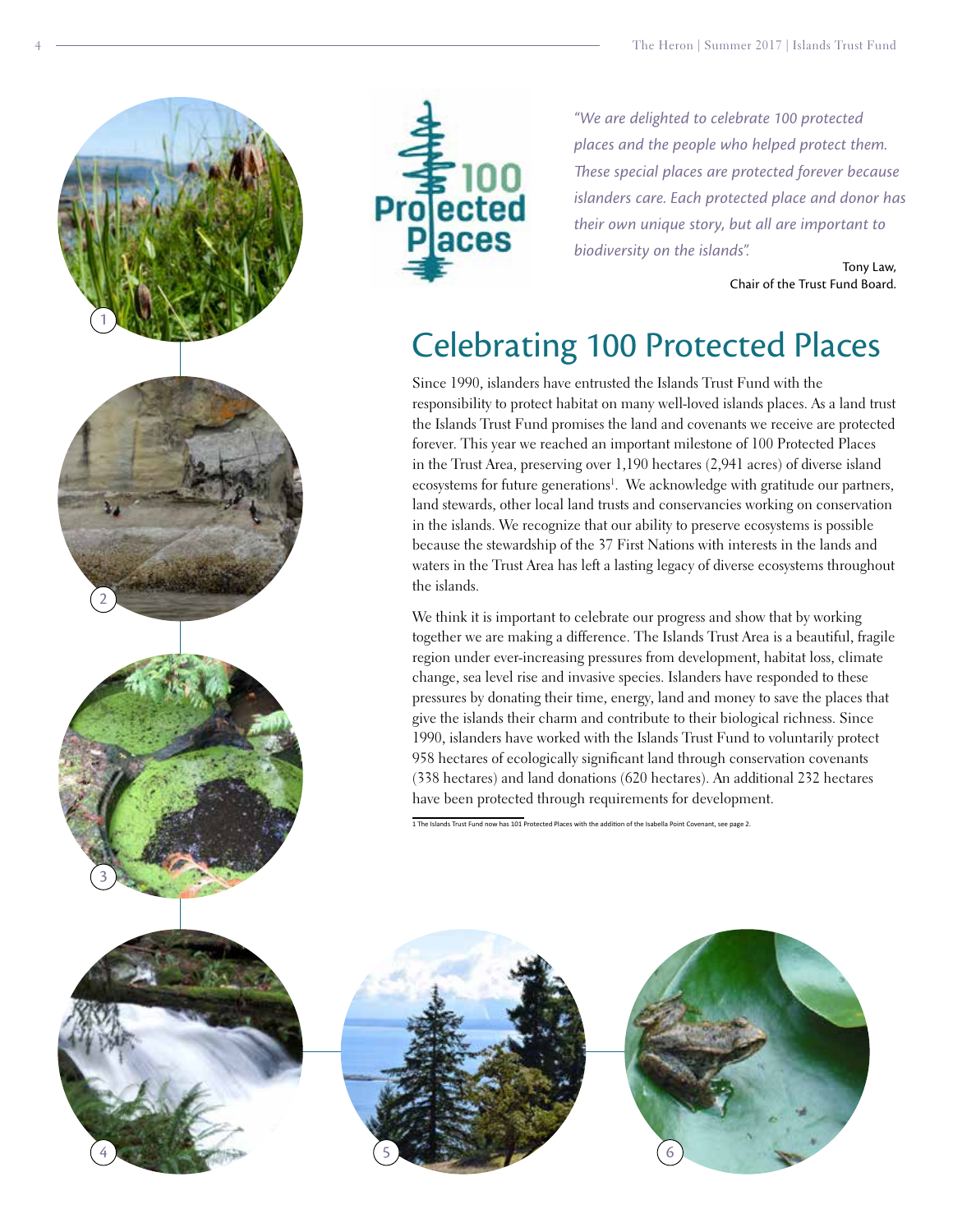

While progress is being made in the conservation of island ecosystems, there is still much work to be done. Within the Islands Trust Area, there are a total of 149 red-listed (endangered) species (18% of the provincial total) and 153 blue-listed (threatened) species (19% of the provincial total). There are also 63 red-listed ecological communities and 48 blue-listed ecological communities<sup>2</sup>. The Islands Trust Area supports some of Canada's last remaining Garry Oak ecosystems and the associated rare plants, mosses, butterflies and reptiles. Fifteen federally-listed species at risk now have critical habitat identified in the Islands Trust Area. These rare and endangered species and ecosystems will not survive unless sufficient habitat is protected. The Islands Trust Fund is planning for the future by developing a new ten year Regional Conservation Plan and by continuing to support our partner organizations working to preserve the natural wonders on Canada's Islands in the Salish Sea. For more information, please visit [www.islandstrustfund.bc.ca](http://www.islandstrustfund.bc.ca).

2 The Islands Trust Area species at risk numbers were determined by search criteria that isolate species by biogeoclimatic zone and regional district. (BC ation Data Centre, 2016)

#### A Year of Celebration

1. Brooks Point Regional Park Covenant, South Pender 2. Trincomali Nature Sanctuary, Galiano 3. Coats Millstone Nature Reserve, Gabriola 4. David Otter Nature Reserve, Bowen 5. Fischer Covenant, Hornby 6. Frog Haven NAPTEP Covenant , Salt Spring 7. Horton Bayviary Nature Reserve, Mayne 8. South Winchelsea Island Covenant, Executive Islands Ballenas-Winchelsea 9. Medicine Beach Nature Sanctuary (E,HO,), North Pender 10. Moore Hill Nature Reserve, Thetis 11. Morrison Marsh Nature Reserve, Denman 12. Mount Artaban Nature Reserve, Gambier 13. Mount Trematon Nature Reserve, Lasqueti 14. Strand-Dohan Covenant, Saturna











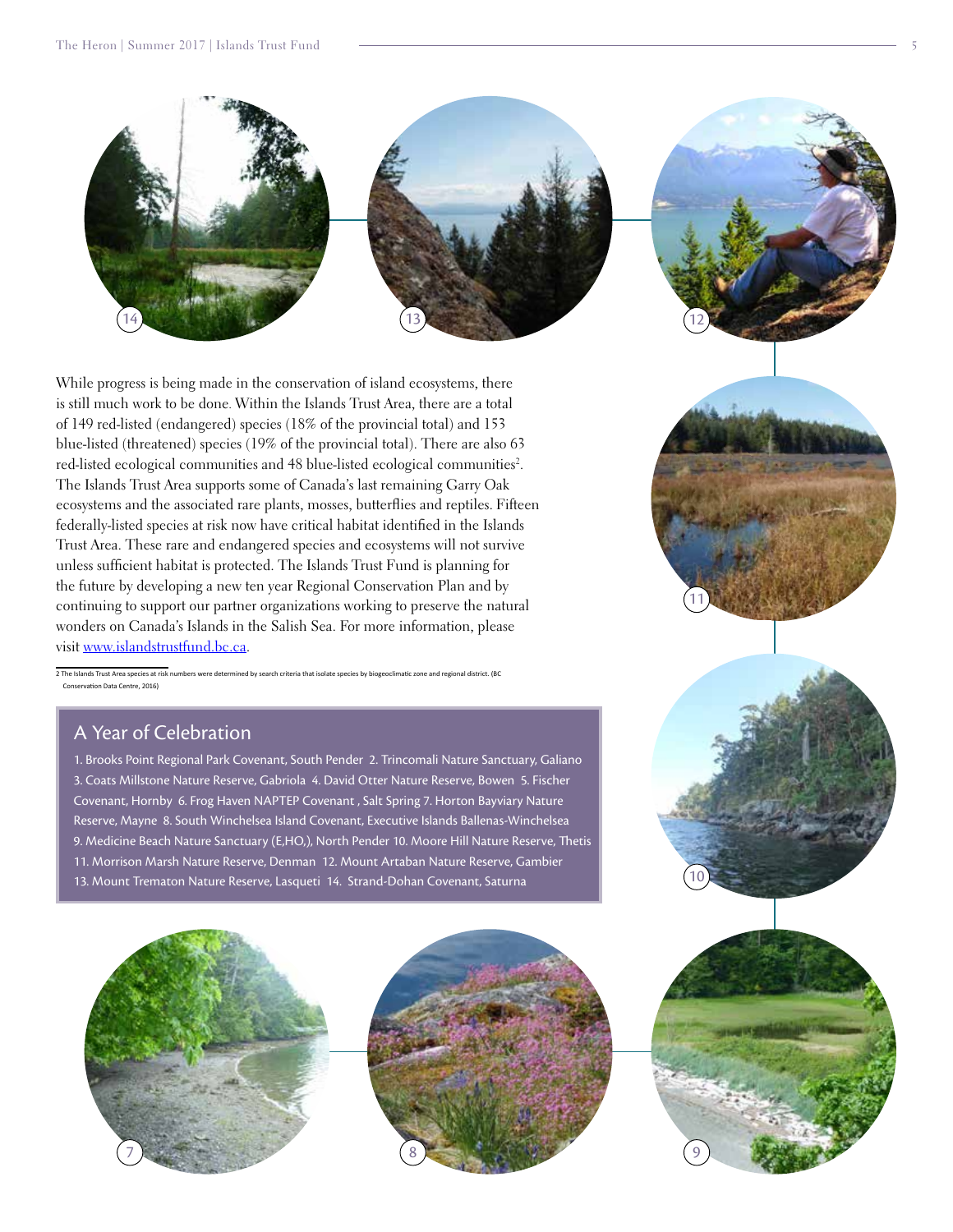

Pictured left to right: Andy MacKinnon (retired biologist and forest ecologist) led a forest walk, Lisa Gordon (retired Islands Trust Director) generously donated her retirement gift, Ruby Eliason, (age 7) peered through a cedar tree root, and Matthias Bannister (age 7) donated his birthday money, photo: K. Bannister.

# 100 Protected Places - and counting! Final Push to Save Fairyslipper Forest Forever!

In 2014, the Thetis Island Nature Conservancy (ThINC), the Cowichan Community Land Trust and the Islands Trust Fund began fundraising to protect a 16 hectare (40 acre) property on Thetis Island's lower Burchell Hill, named after the fairyslipper orchids (*Calypso bulbosa)* that dot the forest floor every spring.

Now, in the final stages of the campaign, we are thrilled to inform you that we have called in pledges and are very close to raising the \$560,000 needed to acquire Fairyslipper Forest. This means we are closer than ever to reaching our goal to protect this rare growth Coastal Douglas-fir forest on Thetis Island. One final fundraising push is needed to make this community dream a reality.

Fairyslipper Forest is home to species-at-risk such as the Common Nighthawk (*Chordeiles minor*) and the Northern Red-legged Frog (*Rana aurora*). Further biological surveys of the land this spring

uncovered another rare species, Ozette Coralroot (*Corallorhiza maculata* var. *ozettensis*). With the help of a few more generous donations, they will forever have a safe place to call home.

Thank you for supporting nature conservation in the Salish Sea. Please join us in the final fundraising effort to protect Fairyslipper Forest forever!



Rare and/or charismatic wildflowers found in Fairyslipper Forest.

### Regional Conservation Planning – Planning for the Future

The Islands Trust Fund's work is guided by the Regional Conservation Plan, a science-based plan that identifies, prioritizes and plans for the protection of the best of the islands' natural spaces. We've created this plan to focus our efforts and resources on what's most urgently in need of protection.

Our current plan expires at the end of 2017, so throughout this year we are reaching out to experts, partners, the public and the 37 First Nations with interests in the lands and waters in the Islands Trust Area to develop a new ten-year Regional Conservation Plan (2018-2027).

To maximize protection for our biodiversity priorities, we're working with our partners to develop new conservation goals. We will be reaching out to the public with the draft plan in late 2017 and early 2018. To learn more and stay up to date, visit: [http://www.](http://www.islandstrustfund.bc.ca/initiatives/planning-for-conservation.aspx) [islandstrustfund.bc.ca/initiatives/planning-for-conservation.aspx](http://www.islandstrustfund.bc.ca/initiatives/planning-for-conservation.aspx)



Feedback from our partners indicates conservation priorities moving forward.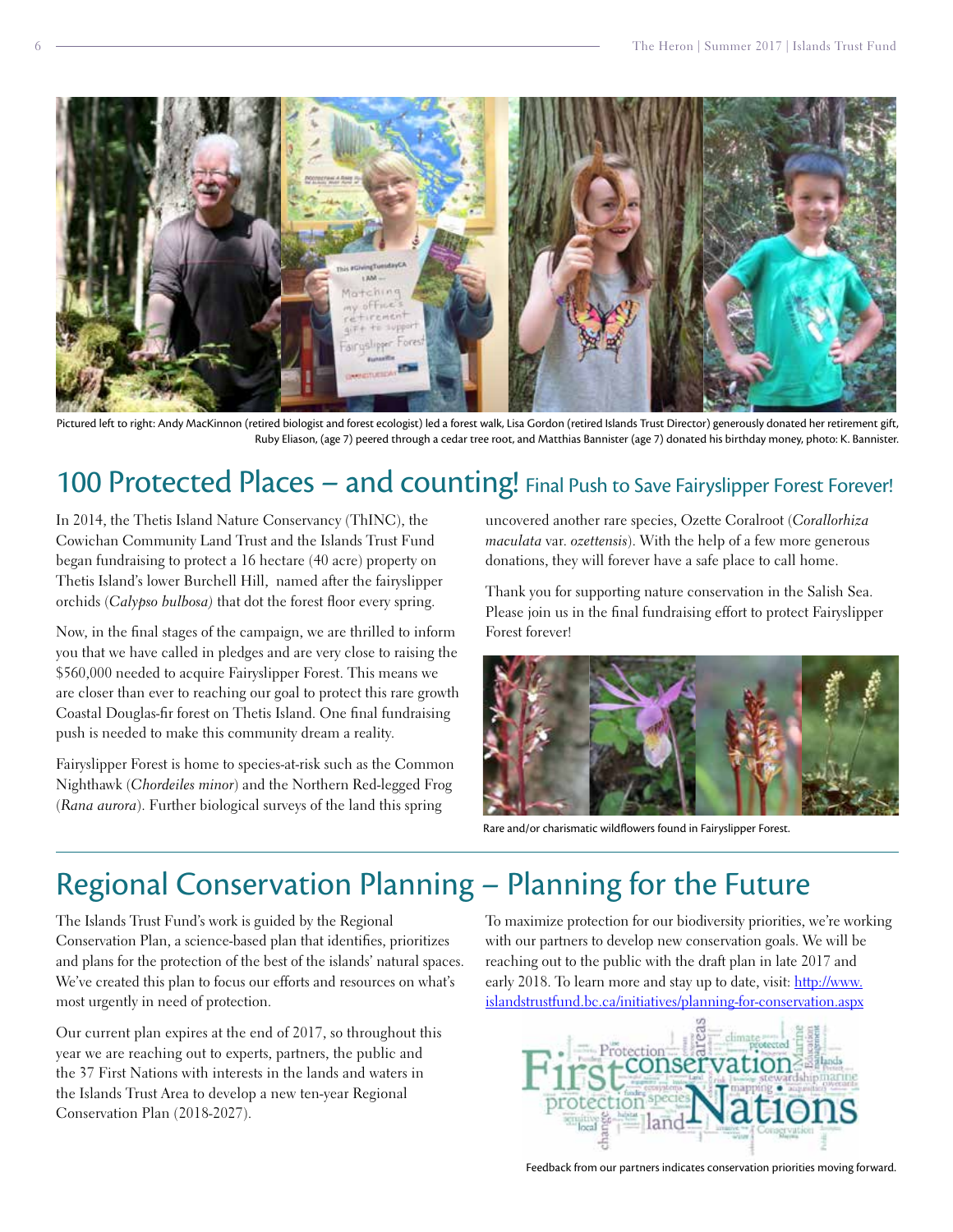## Managing Protected Areas

Legally protecting land is only the first step in conservation. The Islands Trust Fund promises to protect land entrusted to us in perpetuity. Part of that promise means ensuring the ecological integrity of protected places is never lost. The Islands Trust Fund recently adopted a Property Management Strategy to guide how we care for our protected places - so we can keep our promise to you, and to nature.

The Islands Trust Fund partners with local conservancies, stewards, volunteers and specialists to care for and restore protected places. The Islands Trust Fund and our partners have been busy completing restoration, planting and other management activities:

#### Kwel Nature Reserve, Lasqueti Island

On October 2, 2016, Lasqueti Island Nature Conservancy (LINC) board members and volunteers finished the Kwel Nature Reserve clean-up, clearing out and removing debris from an abandoned 'gardening' operation. A full-size pick-up truck of tarps, buckets and garbage were removed.

When asked about the day, LINC board member and volunteer Gordon Scott said, "We have a great relationship with the Islands Trust Fund and appreciate the help with the clean-up, it's very valuable and worthwhile." The Islands Trust Fund sincerely thanks LINC board members and volunteers for their efforts!

#### Mount Tuam Protected Area Covenant, Salt Spring Island

This spring, Salt Spring Island Conservancy staff found a female Sharp-tailed Snake (Contia tenuis) under snake boards set up at the Mount Tuam Protected Area. Sharptailed Snakes are found in pockets of Coastal Douglas-fir and Arbutus forest on Vancouver Island and the Gulf Islands. Secluded south facing rocky slopes appear to be critical habitat, providing both hibernacula (a place to seek refuge) and egg-laying sites. Snake boards were installed to assist in monitoring for this elusive species which seeks shade from the intense summer heat. It seems the snakes love this protected area, because on May 4, 2017, three more Sharp-tailed Snakes were found on site!

### Long Bay Wetland and Brigade Bay Bluffs Nature Reserves, Gambier Island

Restoration work is ongoing on the Long Bay Wetland Nature Reserve, a 38-hectare Trust Fund Board (TFB) property on Gambier Island, covenanted by the Gambier Island Conservancy (GIC) and the Sunshine Coast Conservation Association (SCCA). The restoration plan, initiated in 2013, is to regenerate areas impacted by a gravel pit and logging by seeding, planting and protecting native trees.

To ensure the survival of native seedlings, volunteers from GIC, SCCA and the Brigade Bay Homeowners Association have protected young cedar trees with wooden stakes and protective wire caging to prevent deer grazing. In a spring 2016 work party, GIC volunteers returned to the area and happily reported a high seedling survival rate for caged trees.

Now that a number of trees are starting to grow naturally in the gravel pit, efforts have moved on to reforesting some of the logged areas, including along the Sea Ranch trail through the Long Bay Wetland Nature Reserve and the lower portion of the Brigade Bay Bluffs Nature Reserve. Our ambitious and hardworking stewardship partners at GIC planted 0.25 hectares of Brigade Bay with native plants and installed caging for deer protection. It was a successful day and the Gambier Island environment is richer for their efforts.

Lasqueti Island Nature Conservancy (LINC) directors and

volunteers clean up Kwel Nature Reserve. Pictured: Marie-Ange Fall along with LINC Directors Andrew Fall, Wendy Schneible and Barb Brooks, photo: G. Scott.



some of the province's most at-risk species. Pictured: Sharp-tailed Snake, found April 18, 2017, photo: L. Matthias, Salt Spring Island Conservancy.



Tree planting in the Brigade Bay Bluffs Reserve on Gambier Island. Left to right: Gambier Island Conservancy (GIC) volunteers Peter Klassen, Boris Gorgitza (Board member, GIC), Paul Kadota, Doug Hopwood (Forester/Contractor), Ruth Simons and Caitlin Woods.